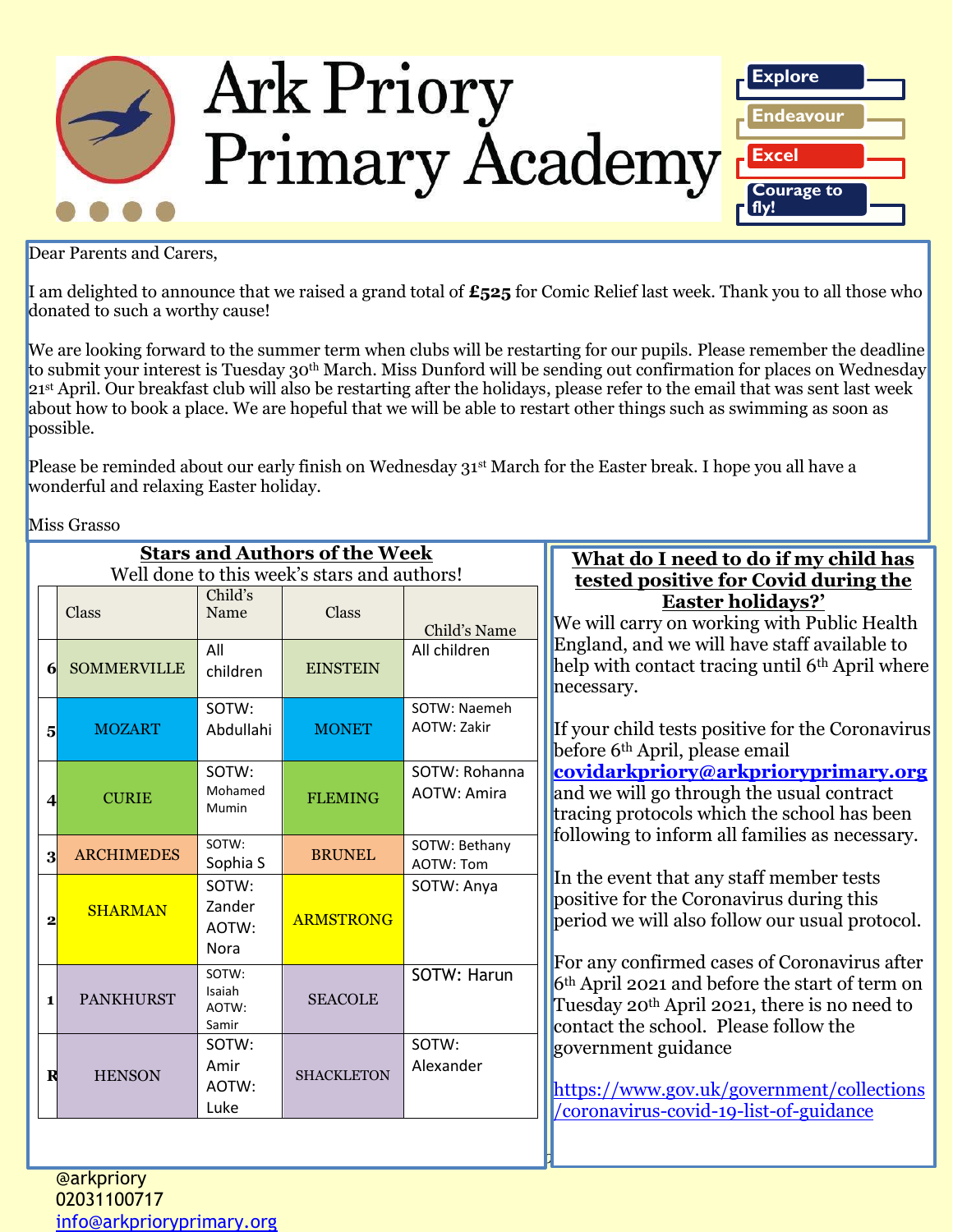## **Ducklings in Reception!**

Reception have been studying growth during Spring Term 2. They have been reading the story 'The Ugly Duckling' as their class text. The Reception team wanted to give the children an experience to remember. They received five eggs on Monday and over the last few days, they have watch them hatch and turn into the cutest little ducklings. The children have enjoyed watching them waddle around, swim in water and some have shown courage by holding and



# **Last day of term- Wednesday March 31st**

Please be reminded that we finish school for Easter at **1.50pm/2pm on Wednesday 31st March** and return to school on **Tuesday 20th April.**

Please check below for the collection time of your child/ren on our last day of term Many thanks

| <b>Surname of family</b> | <b>Wednesday</b><br>March 31st |  |
|--------------------------|--------------------------------|--|
| $A-L$                    | $1.50pm$                       |  |
| $M-Z$                    | 2 <sub>pm</sub>                |  |

*Ark Priory Primary Academy is committed to safeguarding and equality*  @arkpriory 02031100717 [info@arkprioryprimary.org](mailto:info@arkprioryprimary.org)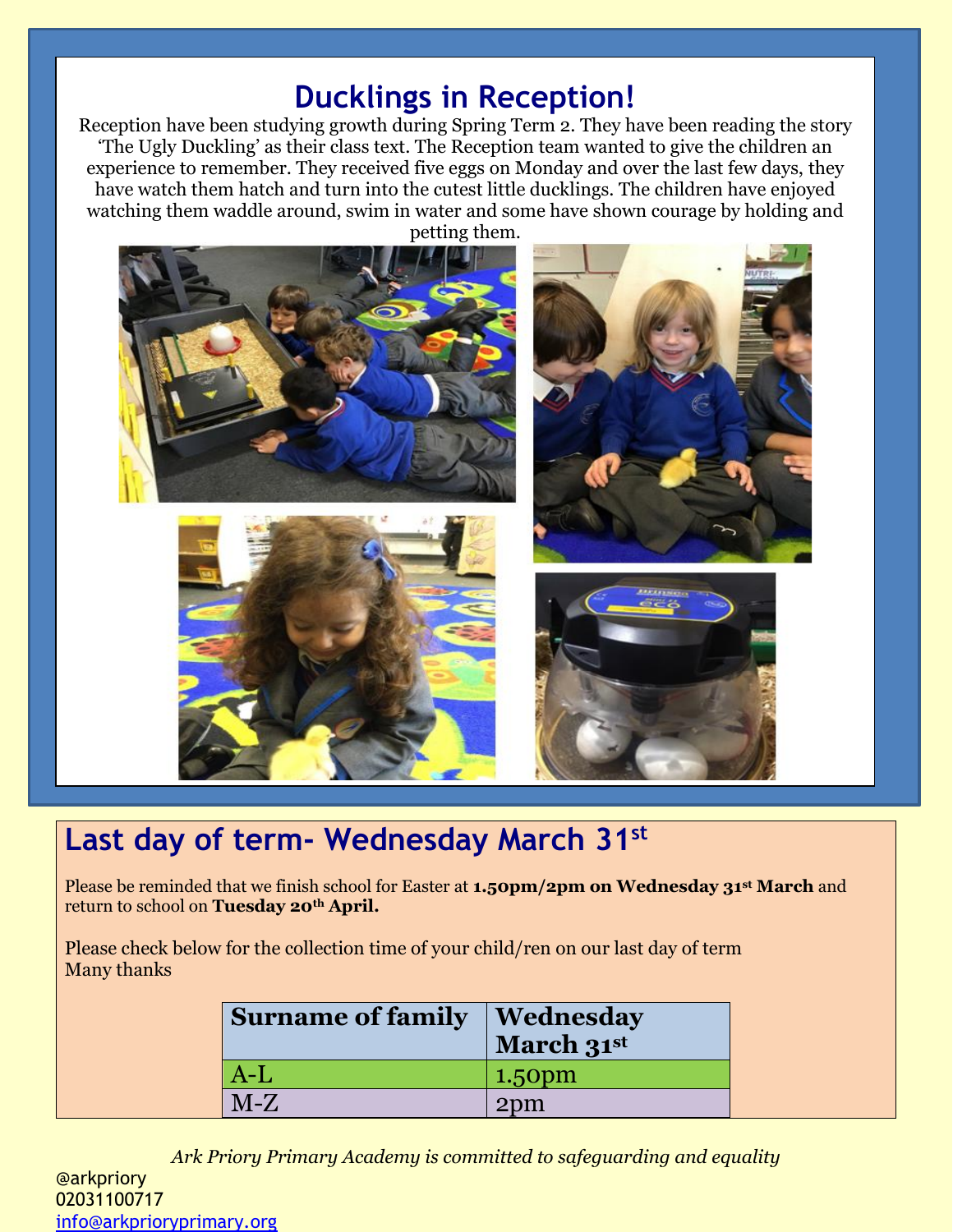## **PSHE Workshop for ALL PARENTS –**

### *Friday 23rd April 2021, 12pm-12:45*

On Friday 23<sup>rd</sup> April, there will be a parent workshop to provide details on the Relationships Education which will be delivered across the school during the summer term. The workshop will run from 12pm-12:45. The workshop will have an overview of what is taught in each year group. Resources from one year group will be shared so parents can see what a PSHE lesson in Priory looks like.

> Please follow the link on the day if you would like to attend: <https://us02web.zoom.us/j/84721353241>

If you have any questions about Relationships education, please email Miss Tremayne [d.tremayne@arkprioryprimary.org](mailto:d.tremayne@arkprioryprimary.org) before 19th April so they can be addressed during the meeting.

## **Final request for NEW Parent/carer survey via the Edurio**

A huge THANK YOU to those parents/carers who have already completed the Edurio survey.

The deadline has been extended until **March 28th** to enable all parents/carers to complete the survey.

I know that we already send out a survey to parents/carers about our remote learning offer and communication earlier in the term (thank you once again to those who responded) but as a network of Ark Schools, we would like to collect the same data from all our schools to not only inform our practice/procedures at Ark Priory but at a network level as well. It is vital that the community of Ark Priory has a voice in future changes made on a network level, and this can only be done if more parents/carers complete the survey.

Surveys are completely anonymous and confidential, though the responses will be aggregated for the purpose of analysis. Your opinion and honesty are much appreciated. If you have any questions or concerns, please be in touch. Thank you in advance for taking the time to complete this survey. We look forward to your feedback and reviewing this as a network.

### **Notices from APPAA\***

**Follow us on Twitter @APPAA\_ArkPriory Contact us at appaacommittee@gmail.com** \*APPAA is ARK Priory's Parents' Association, run by the school's parents and carers to **raise funds, hold events, and bring our academy community together**. All Ark Priory parents and carers **are automatically members** of the association because you are members of the community.

### **APPAA 'Eggtastic' Treasure Trail - JOIN THE FUN THIS EASTER!**

*Ark Priory Primary Academy is committed to safeguarding and equality*  @arkpriory 02031100717 [info@arkprioryprimary.org](mailto:info@arkprioryprimary.org)